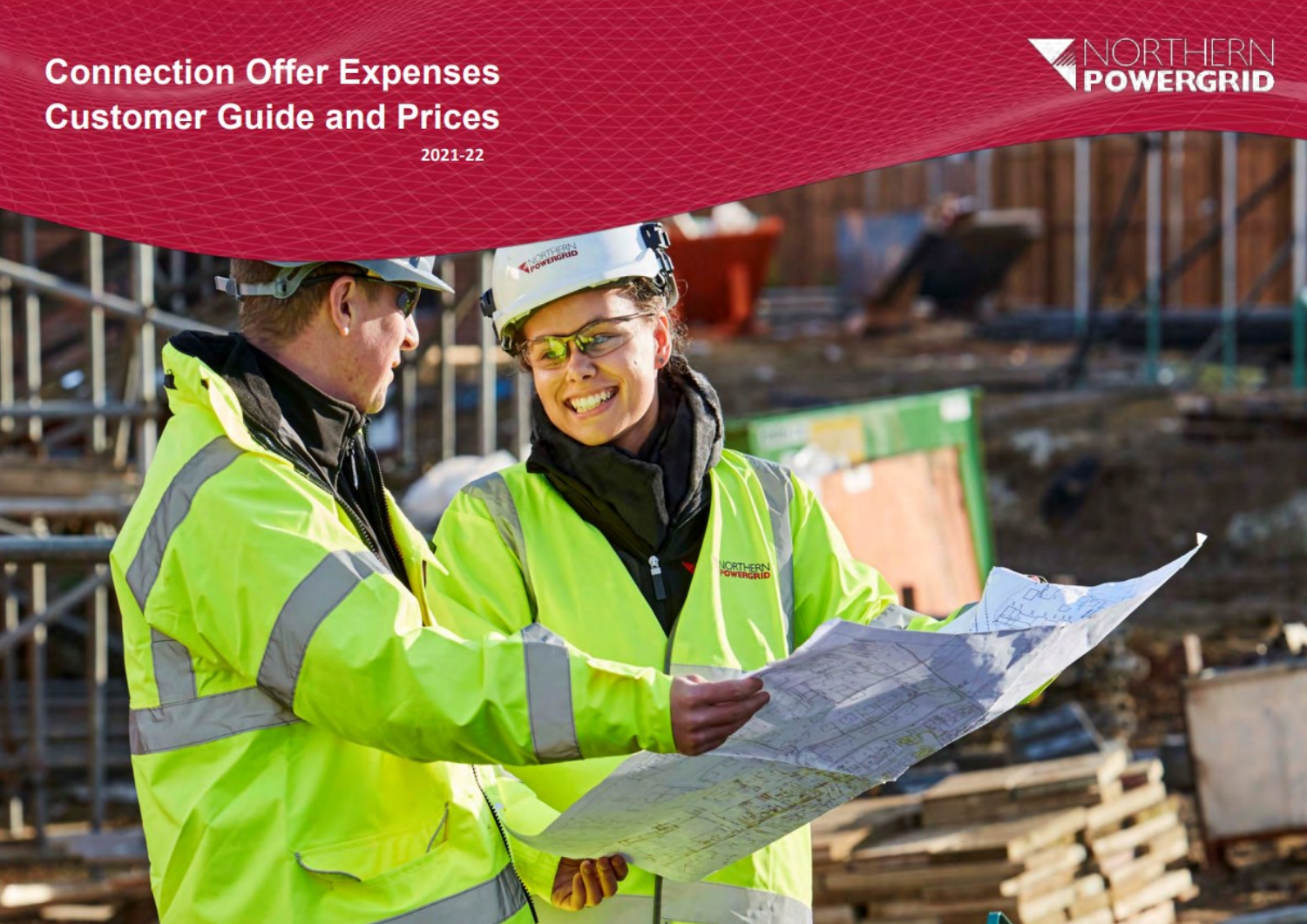Following regulatory changes in April 2018, all UK electricity Distribution Network Operators charge connection applicants a Connection Offer Expense (COE), irrespective of whether a customer subsequently accepts the connection offer. This was introduced to ensure the costs associated with undertaking the design and assessment work for a new connection offer is fairly allocated and met by the customer who requests the work.

All of Northern Powergrid's COE fees are set following comprehensive reviews of the costs associated with providing the detailed design services our customers require. They are cost neutral, in line with regulatory requirements and we do not make any profit from these fees.

Our Connection Offer Expenses remained unchanged from April 2018 to July 2021. This document provides details of the Connection Offer Expenses process and our **updated fees in place from 1 July 2021**. Our fees will be reviewed annually and we will make information about any future updates publicly available.

If we have received your application and/or any subsequent information after 1 July 2021, you will need to pay the Connection Offer Expenses fees as outlined in this document. Customers will be informed at the time of application they may be required to pay a charge to us to produce their offer. Please see below for further information. Unless your application is in one of the categories marked as "Not Applicable" then you will be required to pay Connection Offer Expenses irrespective, of whether you choose to accept the quotation or cancel your application.

To contact us, email **COE@northernpowergrid.com** or call **0800 011 3433.** For more information visit our website **[www.northernpowergrid.com/connection](https://www.northernpowergrid.com/connection-offer-expenses)-offer-expenses**

#### **How does the process work?**

You **do not** have to pay Connection Offer Expense fee up front at the application stage. If you apply for a connection offer, you will receive the offer in the normal timescales. We will send you a separate invoice for the Connection Offer Expenses after you receive the connection offer.

#### **What if I want to cancel my application?**

There is a five working day 'cooling off' period from the date that we confirm we have received all the information we need to process your application. During the five working day cooling off period you will not be required to pay any Connection Offer Expenses.

#### **When do you charge me for Connection Offer Expenses?**

We will send you an invoice for Connection Offer Expenses soon after you receive your connection offer. This must be paid within 14 days.

#### **What if I want to accept the connection offer?**

If you would like to accept the connection offer, then you can confirm acceptance and pay the Connection Offer Expenses fee in the usual way. The charge for the Connection Offer Expenses will have to be paid and we will send you an invoice detailing how you can pay.

#### **What if I do not want to accept the connection offer?**

If you do not want to accept the connection offer, then you will still be required to pay the Connection Offer Expense charge. We will send you an invoice detailing how to pay.

#### **What are the new charges?**

Full information of the charges are set out in our Connections Charging Methodology Statement which is available on our website. The tables on the next pages show the charges and the project types which they apply to.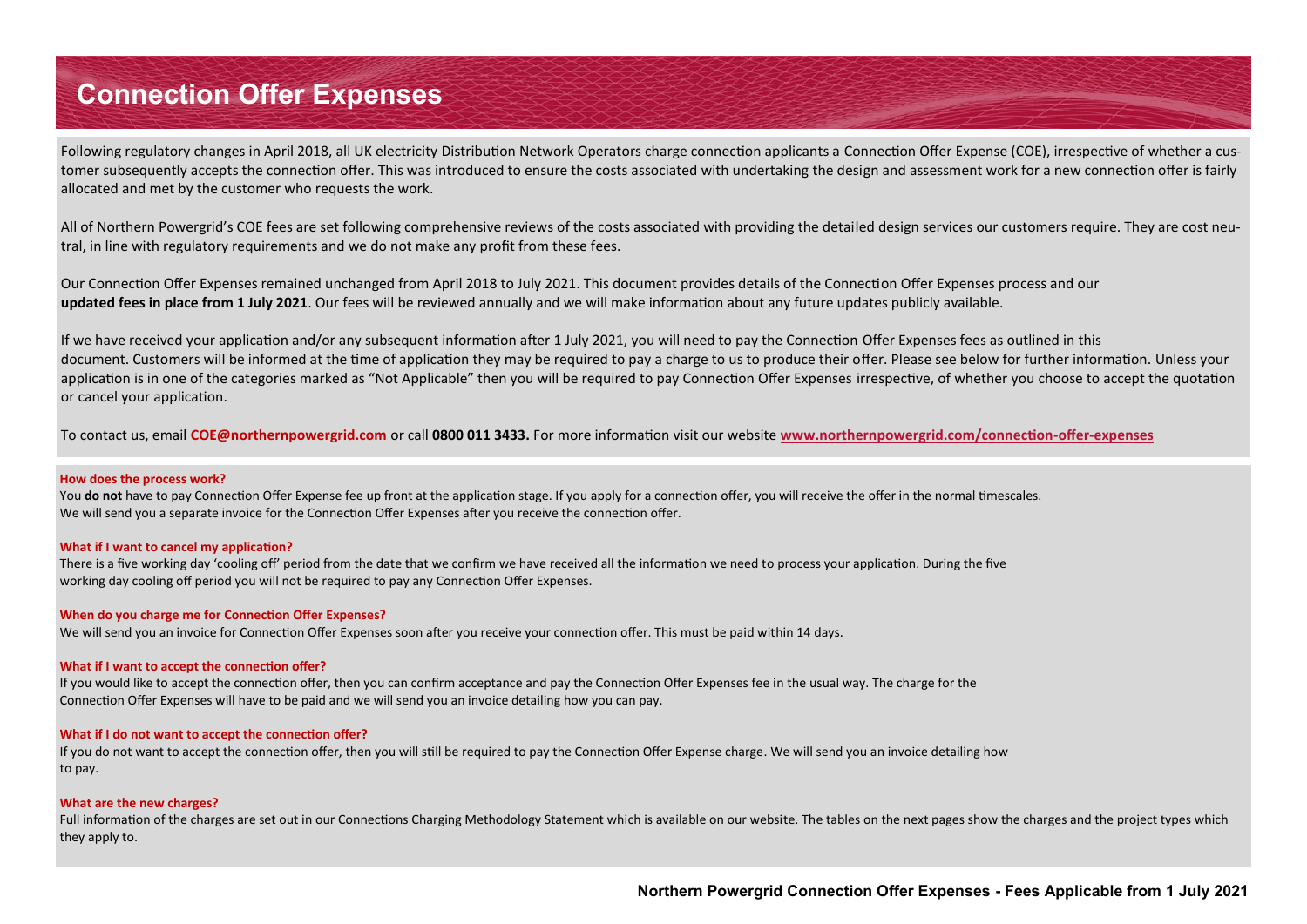#### **Connection Offer Expenses Process**



If you need help or more information:

**Email: COE@northernpowergrid.com Visit: www.northernpowergrid.com/connection-offer-expenses** **0800 011 3433 Opening hours:** 

Monday - Friday 8:00am - 8:00pm Saturday 9:00am - 5:00pm

 **Northern Powergrid Connection Offer Expenses - Fees Applicable from 1 July 2021**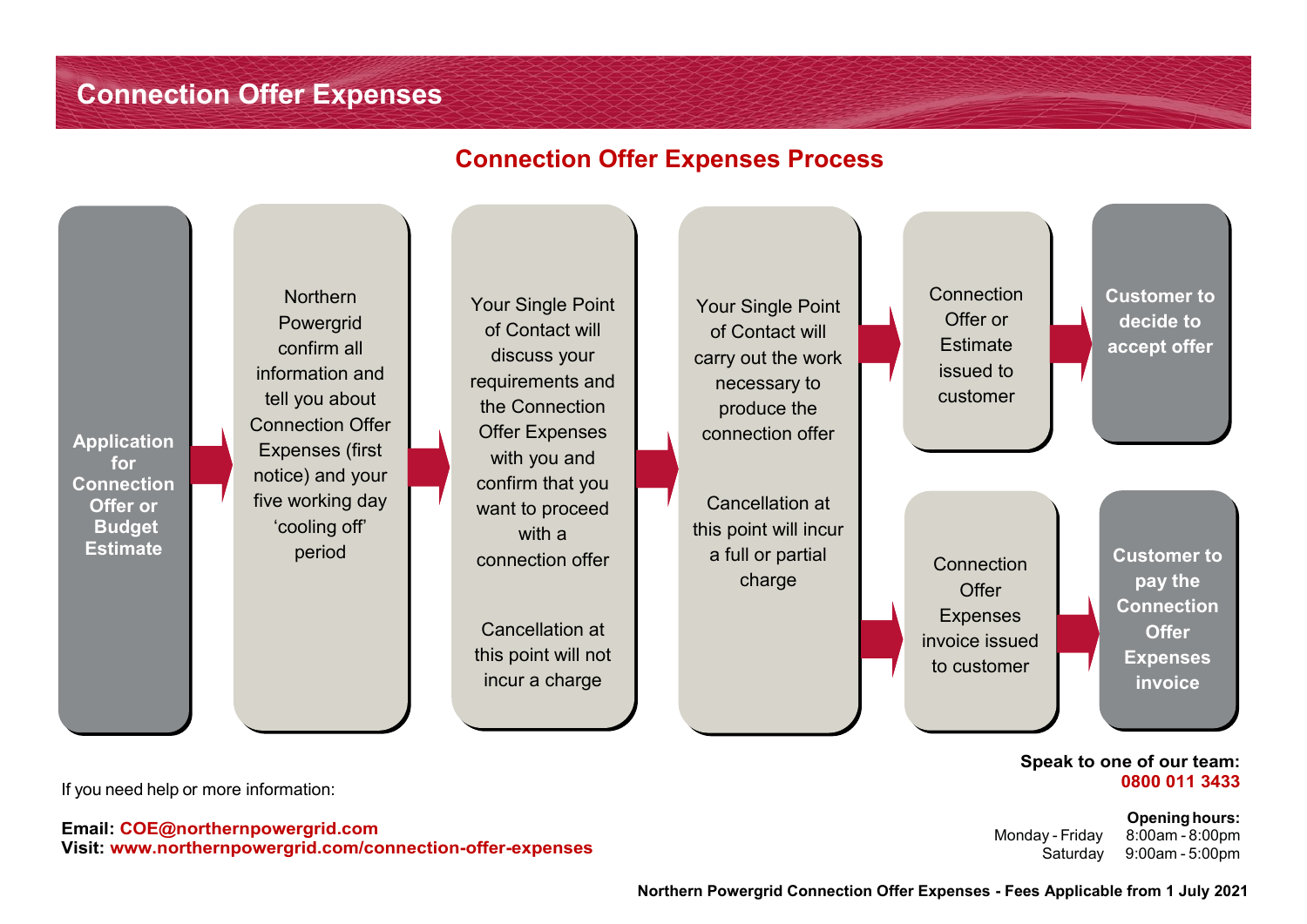## **Connection Offer Expenses Cancellation Process**

**If we do not receive your written confirmation within five working days of the date of the first notice that you do not wish to proceed with your connection application, you will still be required to pay Connection Offer Expenses, irrespective of whether you accept the quotation or cancel your application.** 

If an application is withdrawn prior to the connection offer being released, we will require payment of the applicable Connection Offer Expenses. The amount of Connection Offer Expenses payable if you cancel will depend on the stage of the application in the connection offer process, irrespective of the number of working days that have elapsed. Once you have confirmed that the connection offer is no longer required, your designated Single Point of Contact at Northern Powergrid will write to you. Your cancellation letter will include the second notice information.

The stages of our connection offer process are as follows:

**Stage 1**: Administrative set up, minimum information check and customer notified (first notice);

- **Stage 2:** Within the five working days 'cooling off' period;
- **Stage 3**: Possible site meeting/cable route assessment/initial customer discussion;
- **Stage 4: Design study, where applicable;**
- **Stage 5**: Budget options released to customer, where applicable;
- **Stage 6:** Technical report/plans/liaison with Operations, where applicable;
- **Stage 7**: Pricing/Quotation and Project Information Database (QPID) input;
- **Stage 8**: Quotation prepared; and
- **Stage 9**: Quotation issued and post-quote discussions (second notice).

| Stages in the design/quotation/estimate process |                    |         |         |         |         |         |         |         |         |
|-------------------------------------------------|--------------------|---------|---------|---------|---------|---------|---------|---------|---------|
| Stage No.                                       | Stage <sup>®</sup> | Stage 2 | Stage 3 | Stage 4 | Stage 5 | Stage 6 | Stage 7 | Stage 8 | Stage 9 |
| % of COE fee<br>payable                         | 0%                 | 0%      | 5%      | 20%     | 25%     | 55%     | 85%     | 95%     | 100%    |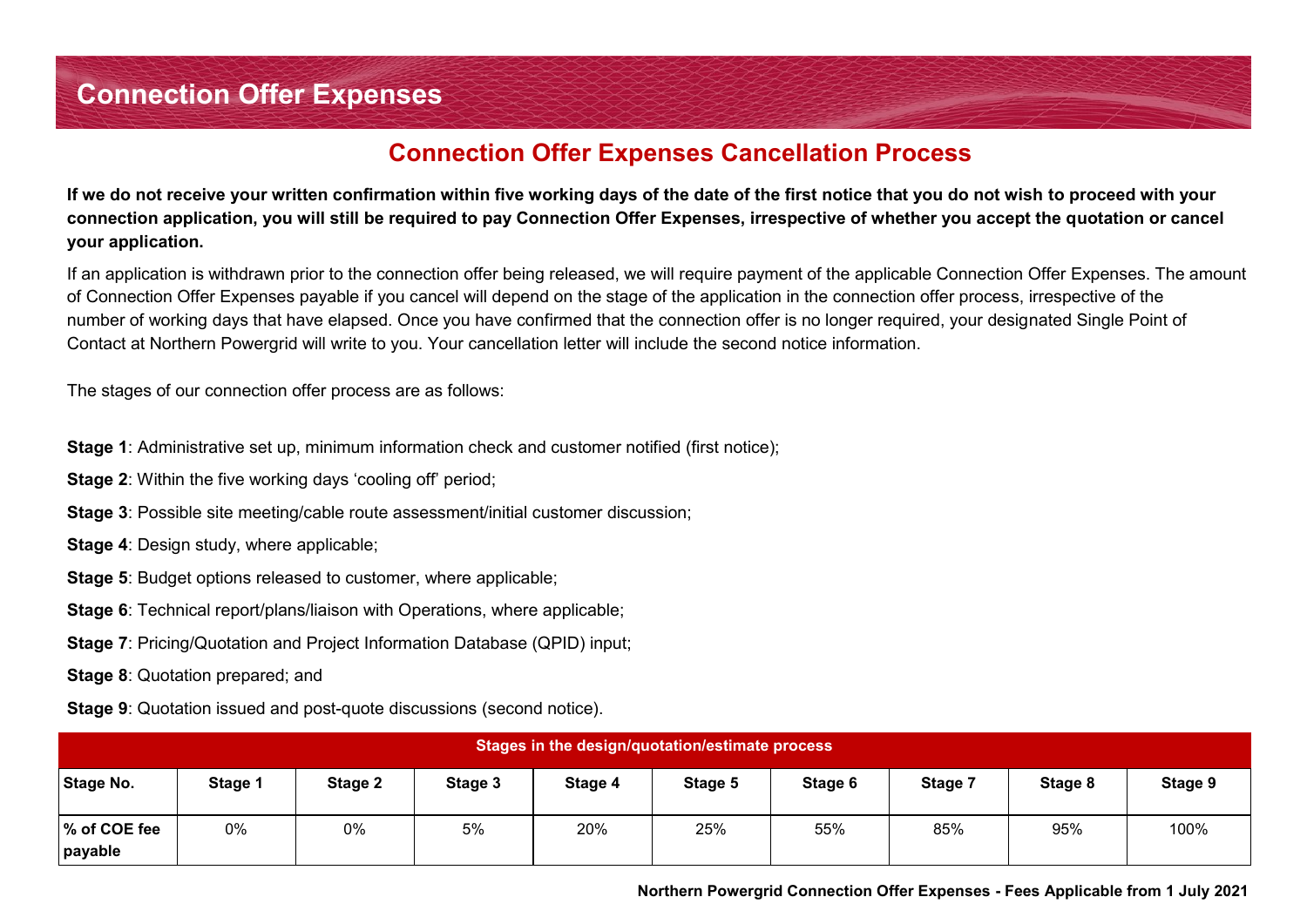## **Budget Estimate**

| <b>Guaranteed Standard</b>                               | <b>Work Category</b>                                                                                                       | Price (excl. VAT) | <b>Description</b>                                                                           |  |
|----------------------------------------------------------|----------------------------------------------------------------------------------------------------------------------------|-------------------|----------------------------------------------------------------------------------------------|--|
|                                                          | Single LV Service Demand Connection                                                                                        | Not Applicable    |                                                                                              |  |
|                                                          | 2 to 4 services single phase LV, no extension to LV network                                                                | Not Applicable    |                                                                                              |  |
| ECGS1A 4(2) Budget Estimate                              | 1-4 Domestic Premises, single phase LV, extension to the LV<br>network required                                            | Not Applicable    | A budget estimate for a demand connection where the                                          |  |
| $<$ 1MVA $(10)$                                          | 1 three phase LV service with whole current metering to a<br>Not Applicable<br>single Premises, no extension to LV network |                   | maximum capacity is less than 1 MVA.                                                         |  |
|                                                          | Connection upto 250kVA at LV                                                                                               | £240              |                                                                                              |  |
|                                                          | Other LV connection(s) up to 1MVA at LV or HV not covered by<br>the above                                                  | £300              |                                                                                              |  |
|                                                          | Connection between 1MVA and 3MVA at HV                                                                                     | £300              |                                                                                              |  |
| ECGS1B 4(3) Budget Estimate 1MVA<br>$+ (20)$             | Connection between 3MVA and 10MVA at HV                                                                                    | £520              | A budget estimate for a demand connection where the<br>maximum capacity is 1 MVA or more.    |  |
|                                                          | Connection greater than 10MVA at EHV                                                                                       | £880              |                                                                                              |  |
|                                                          | Connection of generation up to 50kW at LV                                                                                  | £240              | A budget estimate for a generation connection where the                                      |  |
| <b>ECDGS1A Generation Budget</b><br>Estimate <1 MVA (10) | Connection of generation between 51kW and 250kW at LV or<br>HV                                                             | £300              | maximum export capacity is less than 1 MVA.                                                  |  |
|                                                          | Connection of generation between 251kW and 1MW at HV                                                                       | £350              |                                                                                              |  |
| <b>ECDGS1B Generation Budget</b>                         | Connection of generation between 1MW and 10MW at HV                                                                        | £440              | A budget estimate for a generation connection where the export<br>capacity is 1 MVA or more. |  |
| Estimate 1 MVA + $(20)$                                  | Connection of generation greater than 10MW at EHV                                                                          | £1,140            |                                                                                              |  |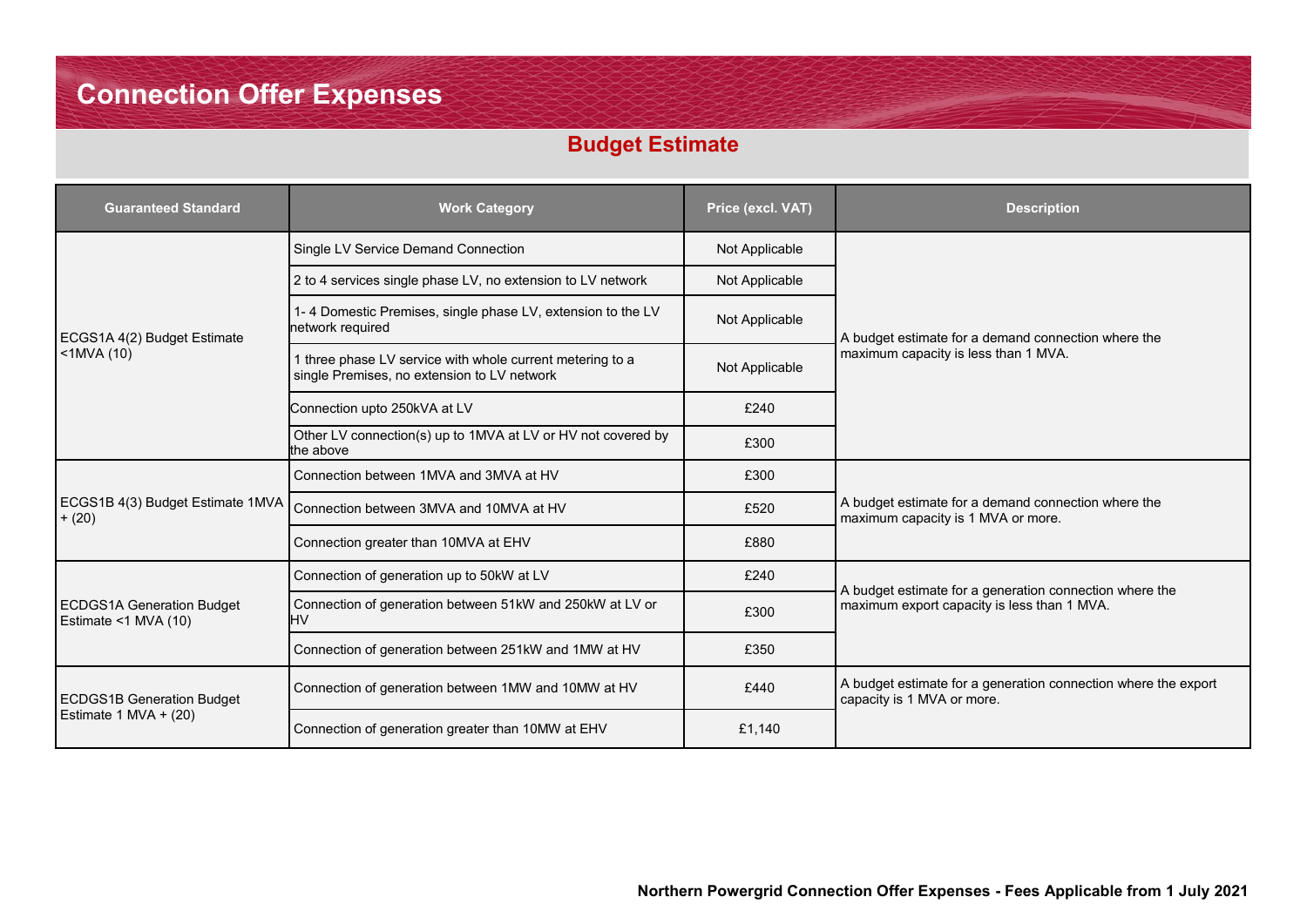## **Budget Estimate - Multiple (3) Options**

| <b>Guaranteed Standard</b>                               | <b>Work Category</b>                                                                                     | Price (excl. VAT) | <b>Description</b>                                                                                     |  |
|----------------------------------------------------------|----------------------------------------------------------------------------------------------------------|-------------------|--------------------------------------------------------------------------------------------------------|--|
|                                                          | Single LV Service Demand Connection                                                                      | Not Applicable    |                                                                                                        |  |
|                                                          | 2 to 4 services single phase LV, no extension to LV network                                              | Not Applicable    |                                                                                                        |  |
| ECGS1A 4(2) Budget Estimate<br><1MVA (10)                | 1-4 Domestic Premises, single phase LV, extension to the LV<br>Not Applicable<br>network required        |                   | A budget estimate for a demand connection where the<br>maximum capacity is less than 1 MVA.            |  |
|                                                          | 1 three phase LV service with whole current metering to a<br>single Premises, no extension to LV network | Not Applicable    |                                                                                                        |  |
|                                                          | Other LV connection(s) up to 1MVA at LV or HV not covered by<br>the above                                | £360              |                                                                                                        |  |
|                                                          | Connection between 1MVA and 3MVA at HV                                                                   | £360              |                                                                                                        |  |
| ECGS1B 4(3) Budget Estimate 1MVA<br>$+ (20)$             | Connection between 3MVA and 10MVA at HV                                                                  | £624              | A budget estimate for a demand connection where the<br>maximum capacity is 1 MVA or more.              |  |
|                                                          | Connection greater than 10MVA at EHV                                                                     | £1,056            |                                                                                                        |  |
|                                                          | Connection of generation up to 50kW at LV                                                                | £288              |                                                                                                        |  |
| <b>ECDGS1A Generation Budget</b><br>Estimate <1 MVA (10) | Connection of generation between 51kW to 250kW at LV or HV                                               | £360              | A budget estimate for a generation connection where the<br>maximum export capacity is less than 1 MVA. |  |
|                                                          | Connection of generation between 251kW and 1MW at HV                                                     | £420              |                                                                                                        |  |
| <b>ECDGS1B Generation Budget</b>                         | Connection of generation between 1MW and 10MW at HV                                                      | £528              | A budget estimate for a generation connection where the export<br>capacity is 1 MVA or more.           |  |
| Estimate 1 MVA + $(20)$                                  | Connection of generation greater than 10MW at EHV                                                        | £1,368            |                                                                                                        |  |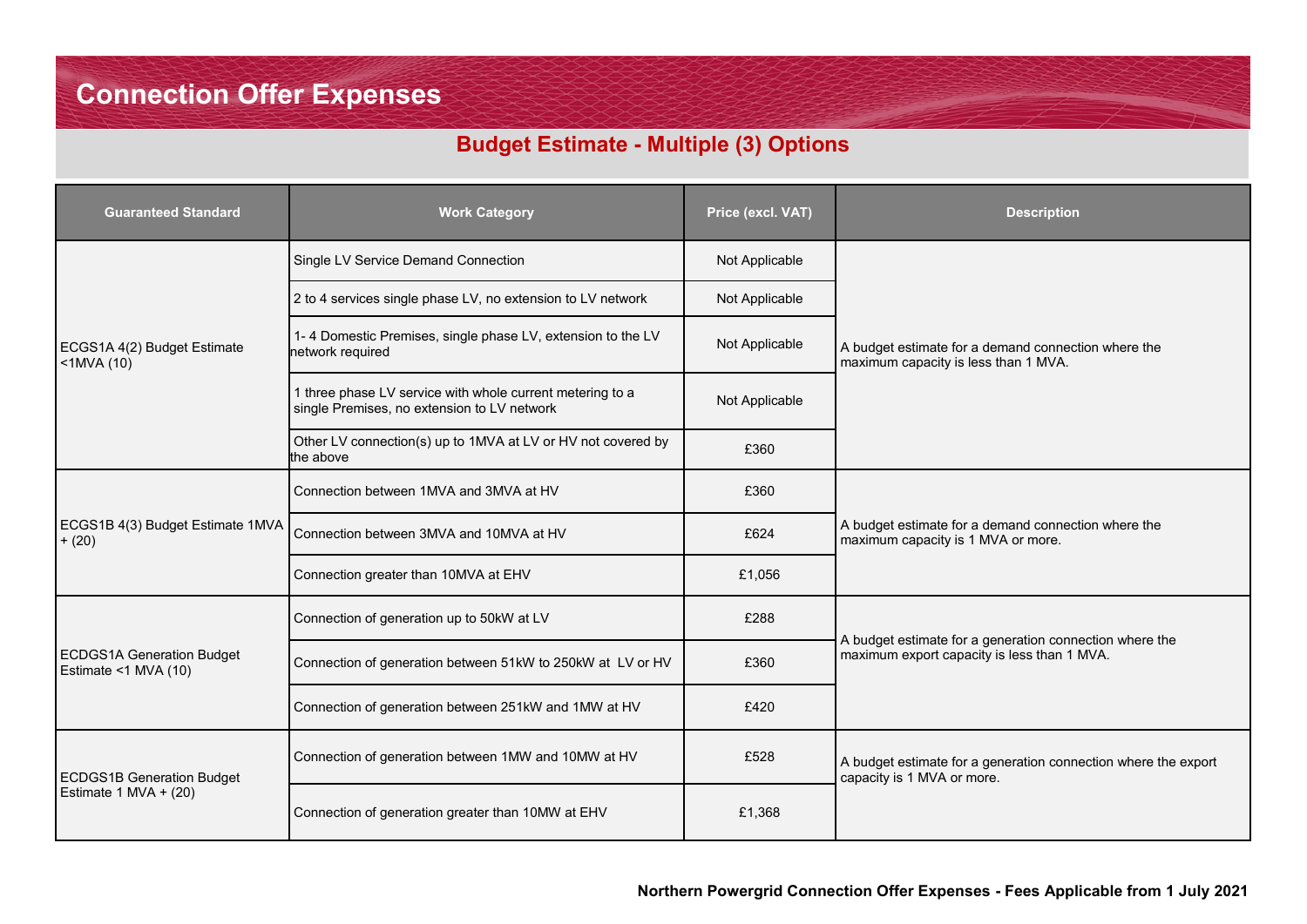## **Non-Contestable Services Only - Budget Estimate**

| <b>Guaranteed Standard</b>                       | <b>Work Category</b>                                                                                     | Price (excl. VAT) | <b>Description</b>                                                                           |
|--------------------------------------------------|----------------------------------------------------------------------------------------------------------|-------------------|----------------------------------------------------------------------------------------------|
|                                                  | Single LV Service Demand Connection                                                                      | Not Applicable    |                                                                                              |
|                                                  | 2 to 4 services single phase LV, no extension to LV network<br>Not Applicable                            |                   | A budget estimate for a demand connection where the<br>maximum capacity is less than 1 MVA.  |
| <b>Budget Estimate</b><br>$<$ 1MVA $(10)$        | 1-4 Domestic Premises, single phase LV, extension to the LV<br>network required                          |                   |                                                                                              |
|                                                  | 1 three phase LV service with whole current metering to a<br>single Premises, no extension to LV network |                   |                                                                                              |
|                                                  | Other LV connection(s) up to 1MVA at LV or HV not covered by<br>the above                                | £221              |                                                                                              |
|                                                  | Connection between 1MVA and 3MVA at HV                                                                   | £221              |                                                                                              |
| <b>Budget Estimate 1MVA</b><br>$+ (20)$          | Connection between 3MVA and 10MVA at HV<br>£411                                                          |                   | A budget estimate for a demand connection where the<br>maximum capacity is 1 MVA or more.    |
|                                                  | Connection greater than 10MVA at EHV                                                                     | £486              |                                                                                              |
|                                                  | Connection of generation up to 50kW at LV                                                                | £221              | A budget estimate for a generation connection where the                                      |
| <b>Generation Budget</b><br>Estimate <1 MVA (10) | Connection of generation between 51kW and 250kW at LV or<br>HV                                           | £221              | maximum export capacity is less than 1 MVA.                                                  |
|                                                  | Connection of generation between 251kW and 1MW at HV                                                     | £221              |                                                                                              |
| <b>Generation Budget</b>                         | Connection of generation between 1MW and 10MW at HV                                                      | £411              | A budget estimate for a generation connection where the export<br>capacity is 1 MVA or more. |
| Estimate 1 MVA + $(20)$                          | Connection of generation greater than 10MW at EHV                                                        | £551              |                                                                                              |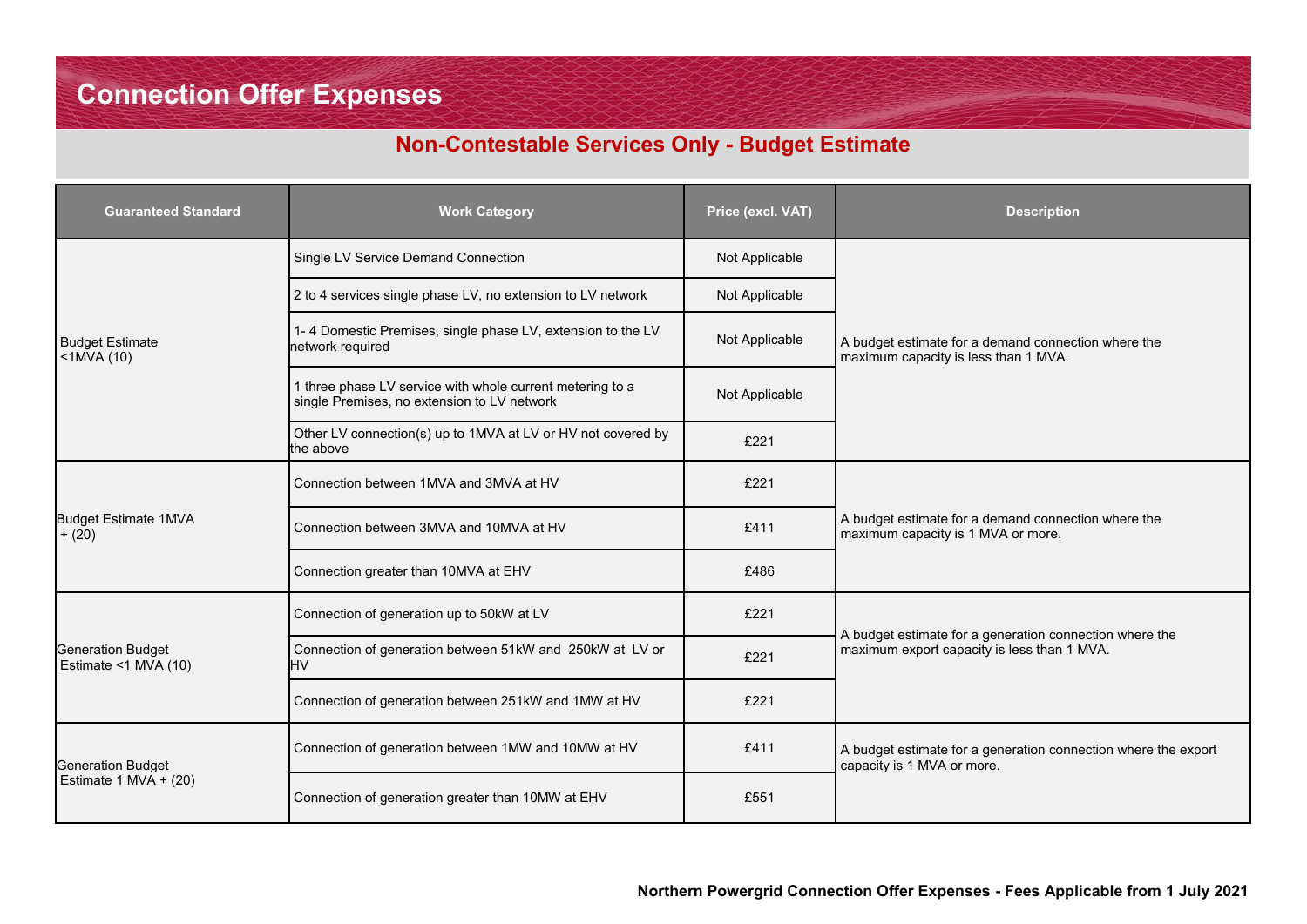## **Feasibility Studies**

| <b>Guaranteed Standard</b>                 | <b>Work Category</b>                                                                                     | Price (excl. VAT)                                      | <b>Description</b>                                                                                     |  |
|--------------------------------------------|----------------------------------------------------------------------------------------------------------|--------------------------------------------------------|--------------------------------------------------------------------------------------------------------|--|
|                                            | Single LV Service Demand Connection                                                                      | Not Applicable                                         |                                                                                                        |  |
|                                            | 2 to 4 services single phase LV, no extension to LV network<br>Not Applicable                            |                                                        |                                                                                                        |  |
| <b>Feasibility Study</b>                   | 1-4 Domestic Premises, single phase LV, extension to the LV<br>network required                          | Not Applicable                                         | A budget estimate for a demand connection where the                                                    |  |
| $<$ 1MVA $(10)$                            | 1 three phase LV service with whole current metering to a<br>single Premises, no extension to LV network | maximum capacity is less than 1 MVA.<br>Not Applicable |                                                                                                        |  |
|                                            | Other LV connection(s) up to 1MVA with only LV works not<br>covered by the above                         | £530                                                   |                                                                                                        |  |
|                                            | Other LV connection(s) up to 1MVA with HV works not covered<br>by the above                              | £610                                                   |                                                                                                        |  |
|                                            | Connection between 1MVA and 3MVA at HV                                                                   | £760                                                   |                                                                                                        |  |
| Feasibility Study 1MVA<br>$+ (20)$         | Connection between 3MVA and 10MVA at HV                                                                  | £1,050                                                 | A budget estimate for a demand connection where the<br>maximum capacity is 1 MVA or more.              |  |
|                                            | Connection greater than 10MVA at EHV                                                                     | £2,380                                                 |                                                                                                        |  |
|                                            | Connection of generation up to 50kW at LV                                                                | £360                                                   |                                                                                                        |  |
| Feasibility Study generation <1 MW<br>(10) | Connection of generation greater than 50kW at LV                                                         | £450                                                   | A budget estimate for a generation connection where the<br>maximum export capacity is less than 1 MVA. |  |
|                                            | Connection of generation up to 1MW at HV                                                                 | £530                                                   |                                                                                                        |  |
| Feasibility Study generation 1 MVA +       | Connection of generation between 1MW and 10MW at HV                                                      | £790                                                   | A budget estimate for a generation connection where the export<br>capacity is 1 MVA or more.           |  |
| (20)                                       | Connection of generation greater than 10MW at EHV                                                        | £2,380                                                 |                                                                                                        |  |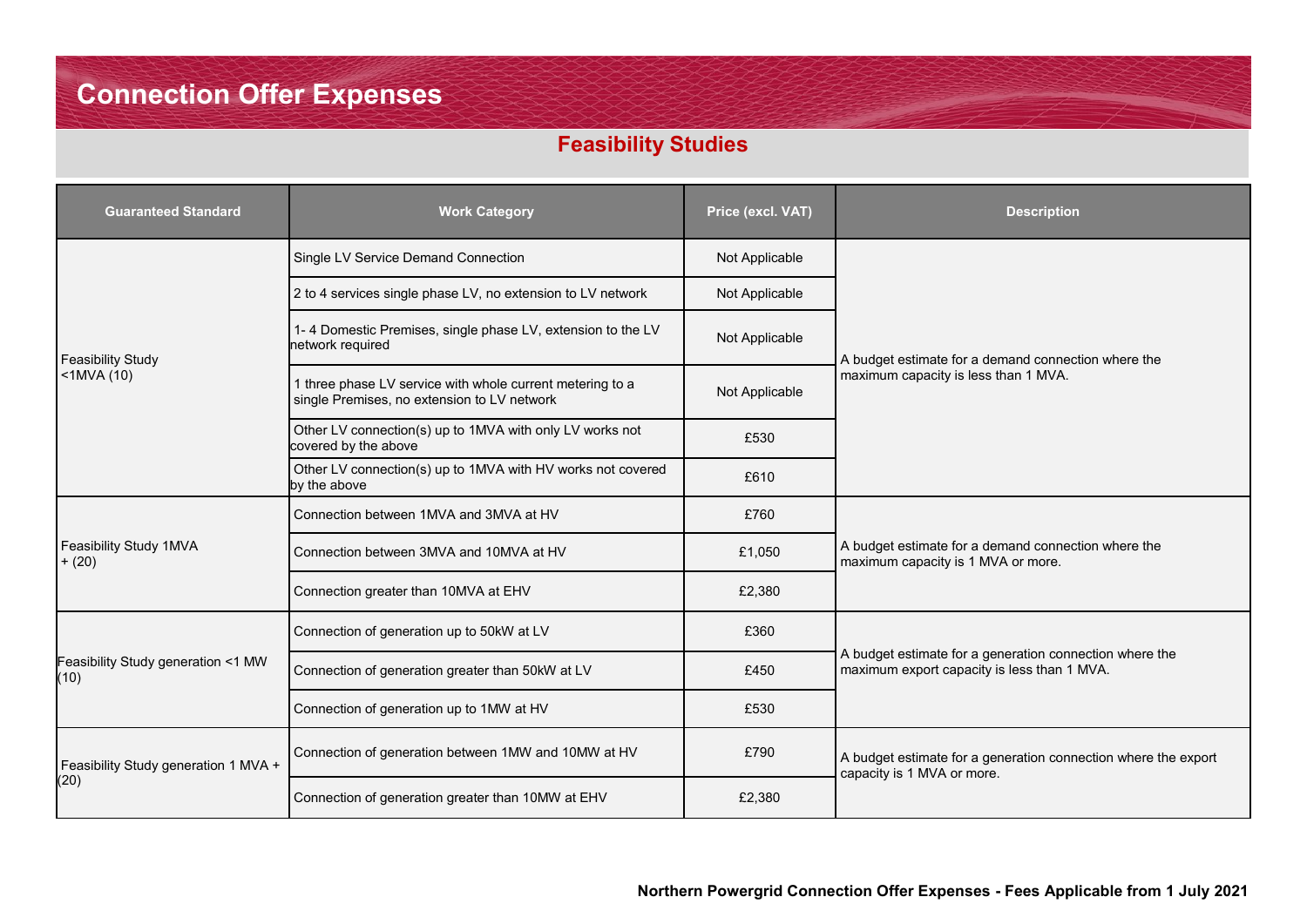## **Small Works Categories**

| <b>Guaranteed Standard</b>                                                                   | <b>Work Category</b>                                                                                        | Price (excl. VAT) | <b>Description</b>                                                                                                                                                                                                                                                                                                                                                                                                  |
|----------------------------------------------------------------------------------------------|-------------------------------------------------------------------------------------------------------------|-------------------|---------------------------------------------------------------------------------------------------------------------------------------------------------------------------------------------------------------------------------------------------------------------------------------------------------------------------------------------------------------------------------------------------------------------|
| ECGS2A 5(2) Single LV Service<br>Demand Quotation (5)<br>SLC15 1(a) LV demand Quotation (15) | Single LV Service Demand Connection                                                                         | Not Applicable    | Single phase, LV connection to single premises, <i>i.e.</i> service cable only.<br>Can be domestic or non-domestic, with no equipment likely to cause a disturbance on the<br>existing network and includes those occasions where a larger cross section cable is installed<br>in private property to keep the connection within ELI limits.<br>A single G98 compliant generator can be connected to this premises. |
|                                                                                              | 2 to 4 services single phase LV, no<br>extension to LV network                                              | Not Applicable    | A demand connection, with no equipment likely to cause a disturbance on the existing net<br>work, where the highest voltage of the assets involved is low voltage and includes:<br>A two or three phase LV connection to a single premises i.e. service cable only;                                                                                                                                                 |
| ECGS2B 5(3) Small Project Demand<br>Quotation (15)<br>SLC15 1(a) LV demand Quotation (15)    | 1-4 Premises, single phase LV, extension<br>to the LV network required                                      | Not Applicable    | Less than 5 single phase, LV connections involving service cables only $-$ domestic<br>only;<br>Less than 5 single phase, LV connections involving the extension of the existing low<br>voltage network, i.e. more than just services - domestic only.                                                                                                                                                              |
|                                                                                              | 1 three phase LV service with whole<br>current metering to a single Premises, no<br>extension to LV network | Not Applicable    | Single G98 compliant generator can be connected to a singles premises multiple<br>premises or G99 compliant generators will be classified under generation guaranteed<br>standards.                                                                                                                                                                                                                                 |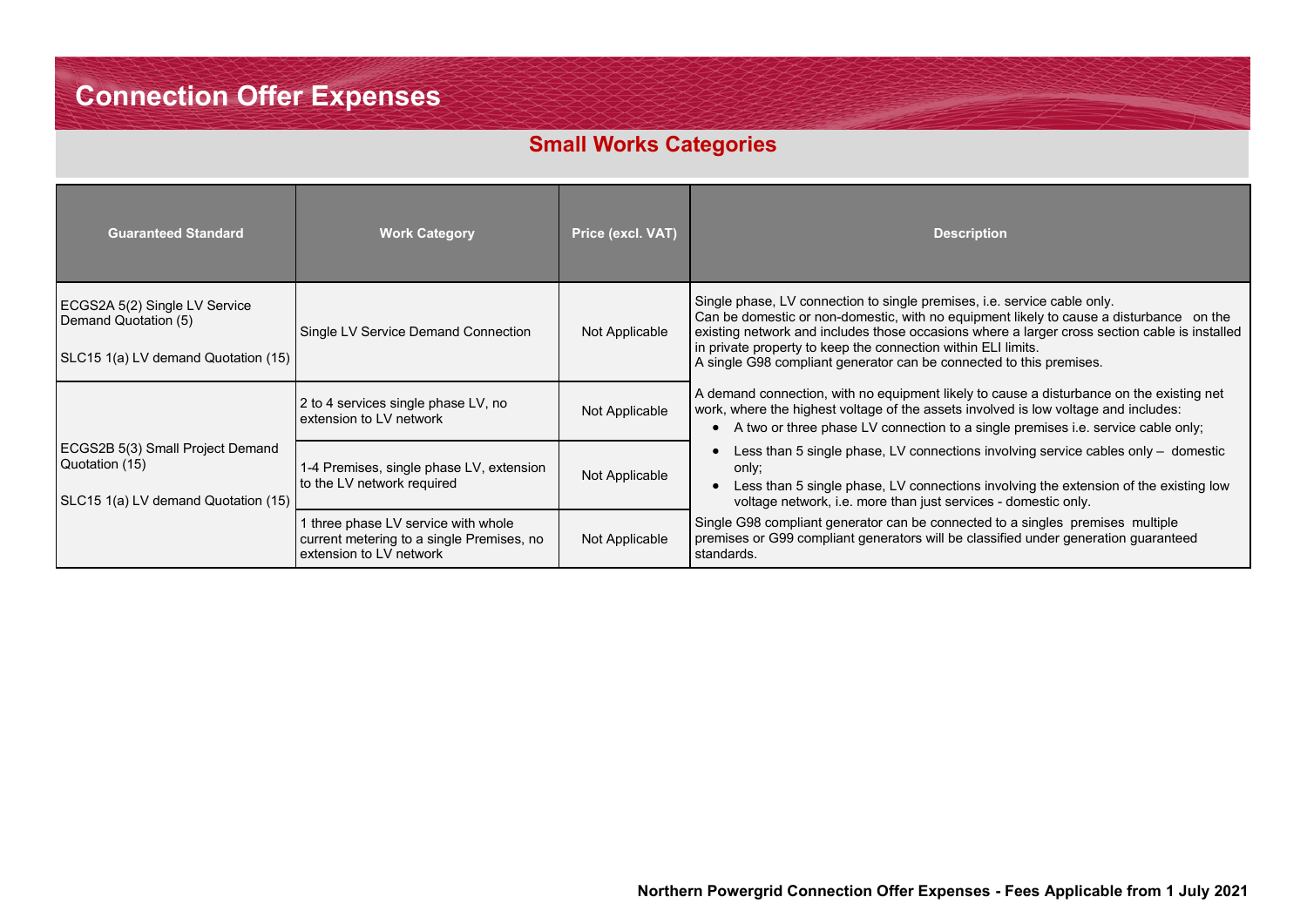## **Full Works Offer - Major Works**

| <b>Guaranteed Standard</b>                          | <b>Work Category</b>                                                              | Price (excl. VAT) | <b>Description</b>                                                                                                                                                                                                                                                                                                                                                                                                                                                                               |
|-----------------------------------------------------|-----------------------------------------------------------------------------------|-------------------|--------------------------------------------------------------------------------------------------------------------------------------------------------------------------------------------------------------------------------------------------------------------------------------------------------------------------------------------------------------------------------------------------------------------------------------------------------------------------------------------------|
| ECGS3A 6(2) LV Demand                               | Small works connections with associated LV mains works                            | £300              | A demand connection, where the highest voltage of the assets involved<br>is low voltage.<br>For example:                                                                                                                                                                                                                                                                                                                                                                                         |
| Connection Quotation (25)                           | Other LV connection(s) with a total load up to 250kVA at Low Voltage              | £660              | A small works (single service or small project demand) connection<br>with disturbing load;                                                                                                                                                                                                                                                                                                                                                                                                       |
|                                                     | Connection between 250kVA and 1MVA at Low Voltage                                 | £840              | Five or more domestic connections with or without new LV mains;<br>More than one non-domestic connection;<br>More than one three phase connection;<br>A mixture of domestic and non-domestic connections;<br>A non-domestic connection that requires a mains extension.                                                                                                                                                                                                                          |
| ECGS3B 6(3) HV Demand                               | Small works connections with associated HV works                                  | £454              | Small works/service connection with HV works such as associated HV<br>outage or HV works.<br>A demand connection at low voltage or high voltage where the highest                                                                                                                                                                                                                                                                                                                                |
| Connection Quotation (35)                           | Connection up to 250kVA at High Voltage                                           | £840              | voltage of the assets involved including diversions is high voltage.<br>For example:<br>A new connection to an LV board involving an HV transformer                                                                                                                                                                                                                                                                                                                                              |
|                                                     | Connection between 250kVA and 1MVA at High Voltage                                | £1,220            | outage;<br>An HV substation with ACB for connection to the customer;                                                                                                                                                                                                                                                                                                                                                                                                                             |
|                                                     | Connection between 1MVA and 3MVA at High Voltage                                  | £1,220            | A new housing estate requiring a new substation and LV network;<br>A new domestic connection with HV diversion.                                                                                                                                                                                                                                                                                                                                                                                  |
|                                                     | Connection greater than 3MVA at High Voltage                                      | £2,480            | For example:<br>An HV substation with HV metering requiring a new substation.                                                                                                                                                                                                                                                                                                                                                                                                                    |
|                                                     | HV connection with EHV works (such as EHV outages or<br>Primary busbar extension) | £2,480            | A low or high voltage demand connection with associated EHV works<br>such as EHV outage or primary board extension.                                                                                                                                                                                                                                                                                                                                                                              |
| ECGS3C 6(4) EHV Demand<br>Connection Quotation (65) | Connection up to 50MVA at EHV                                                     | £8,480            | A demand connection at low voltage or high voltage where the highest<br>voltage of the assets involved is extra high voltage including diversions<br>For example                                                                                                                                                                                                                                                                                                                                 |
|                                                     | Connection greater than 50MVA at EHV                                              | £8,480            | New connections involving LV mains and associated services with<br>EHV cables to divert;<br>Large HV demand connection that required reinforcement of the<br>EHV network;<br>A demand connection at extra high voltage where the highest volt-<br>lo.<br>age of the assets involved is extra high voltage including diversions<br>at extra high voltage;<br>EHV demand connection that required reinforcement of the EHV<br>network - additional transformer capacity, cable size increases etc. |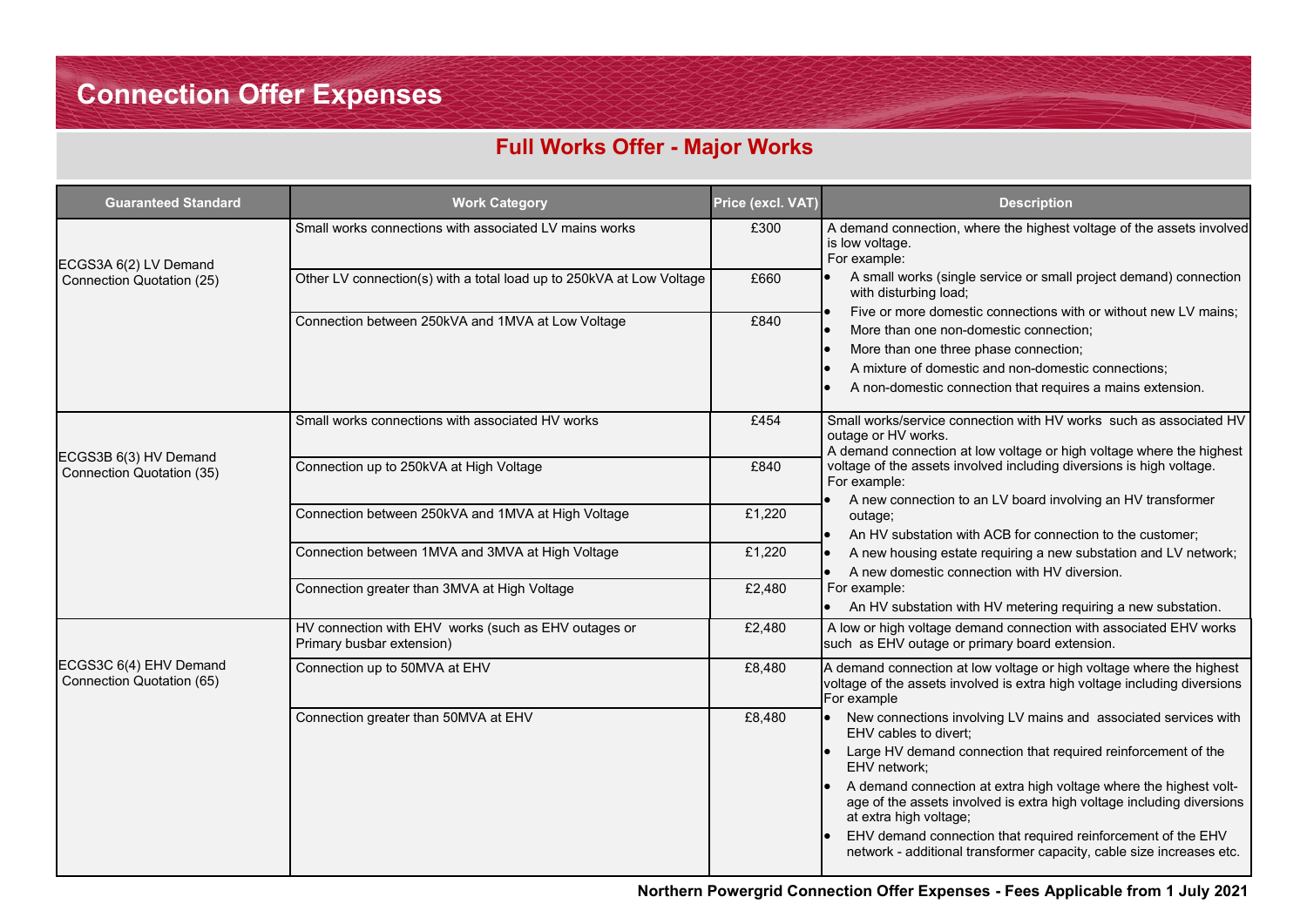## **Full Works Offer - Major Works (Generation)**

| <b>Guaranteed Standard</b>                                 | <b>Work Category</b>                                                              | Price (excl. VAT) | <b>Description</b>                                                                                                              |
|------------------------------------------------------------|-----------------------------------------------------------------------------------|-------------------|---------------------------------------------------------------------------------------------------------------------------------|
|                                                            | Connection of other generation up to 20kW not covered by the above<br>at LV       | £660              | A generation connection where the highest voltage of the assets or<br>work involved is low voltage.                             |
| <b>ECDGS3A LV Generation</b><br>Connection Quotation (45)  | Connection of other generation between 20kW and 50kW<br>at LV                     | £660              |                                                                                                                                 |
|                                                            | Connection of other generation greater than 50kW at LV                            | £840              |                                                                                                                                 |
| <b>ECDGS3B HV Generation</b>                               | Connection of generation up to 250kW - demand less than 3MVA<br>at HV             | £1,260            | A generation connection where the highest voltage of the assets or<br>work involved is high voltage                             |
| Connection Quotation (65)                                  | Connection of generation up to 250kW - demand greater<br>than 3MVA at HV          | £1.720            |                                                                                                                                 |
|                                                            | Connection of generation greater than 250kW and up to 1MW                         | £1,640            |                                                                                                                                 |
|                                                            | Connection of generation greater than 1MW at HV                                   | £3,190            |                                                                                                                                 |
|                                                            | HV connection with EHV works (such as EHV outages or Primary<br>busbar extension) | £3,190            | A low or high voltage generation connection with associated EHV<br>works such as EHV outage or primary board extension          |
| <b>ECDGS3C EHV Generation</b><br>Connection Quotation (65) | Connection of generation up to 10MW at EHV                                        | £8,480            | A generation connection at low, high or extra-high voltage<br>where the highest voltage of the assets involved is at extra-high |
|                                                            | Connection of generation greater than 10MW at EHV                                 | £8,480            | voltage.                                                                                                                        |
|                                                            | Connection of generation greater than 50MW at EHV                                 | £8,480            |                                                                                                                                 |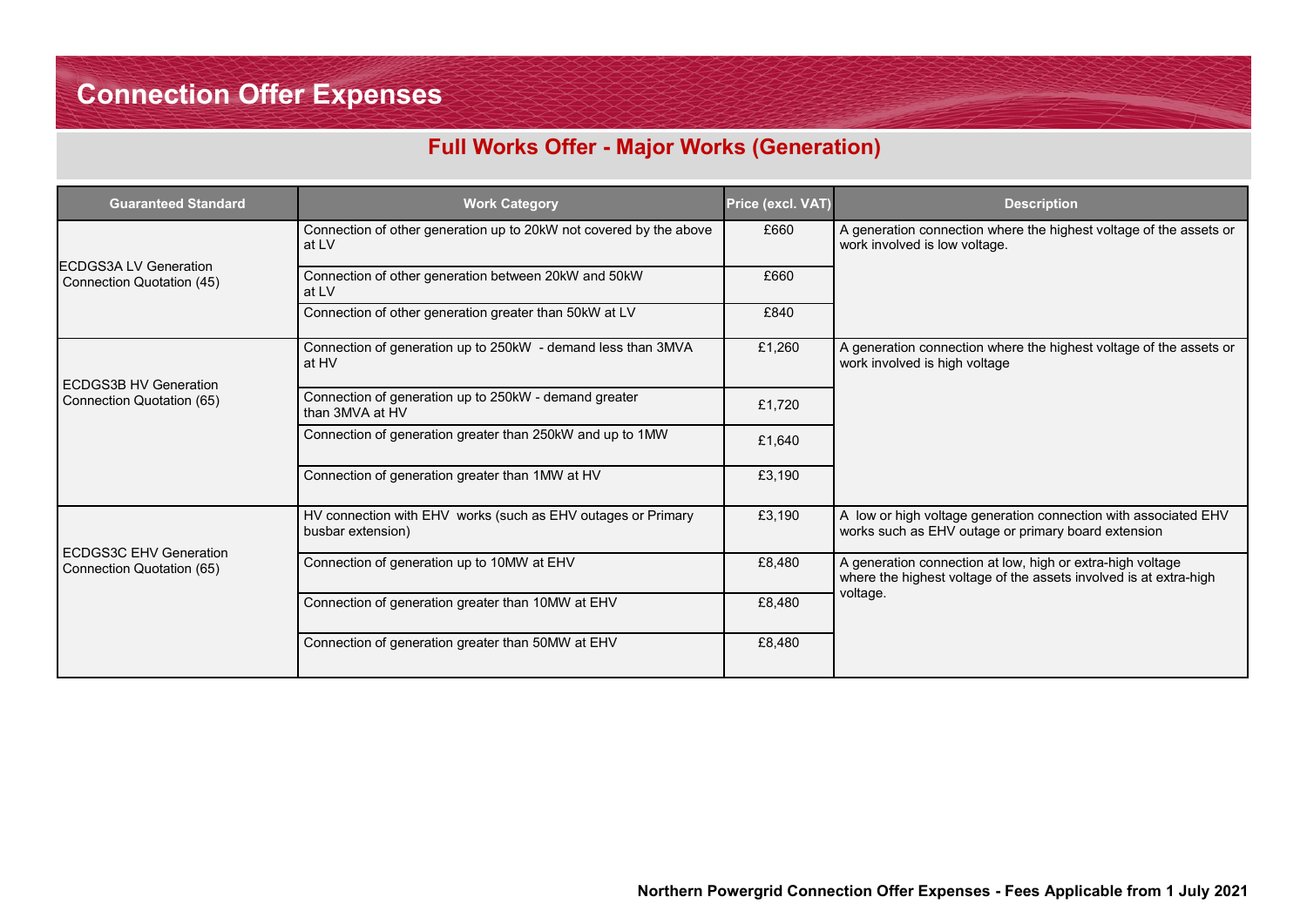### **Point of Connection Only - Major Works**

| <b>Guaranteed Standard</b>           | <b>Work Category</b>                                                                                         | Price (excl. VAT) | <b>Description</b>                                                                                                                                                                                                                                                                                                                                                                                                                                                       |
|--------------------------------------|--------------------------------------------------------------------------------------------------------------|-------------------|--------------------------------------------------------------------------------------------------------------------------------------------------------------------------------------------------------------------------------------------------------------------------------------------------------------------------------------------------------------------------------------------------------------------------------------------------------------------------|
| SLC15 1(a) LV Demand Quotation (15)  | Other LV connection(s) with a total load up to 100kVA LV                                                     | £480              | A demand connection, where the highest voltage of the assets<br>involved is low voltage. For example:                                                                                                                                                                                                                                                                                                                                                                    |
|                                      | Other LV connection(s) with a total load greater than 100kVA<br>and up to 250kVA LV not covered by the above | £610              | A small works (single LV service or small project demand)<br>connection with disturbing load                                                                                                                                                                                                                                                                                                                                                                             |
|                                      | Connection greater than 250kVA at LV                                                                         | £610              | Five or more domestic connections with or without new LV mains<br>More than 1 non-domestic connection with whole current<br>metering<br>More than 1 three phase connection<br>1 or more three phase connection requiring mains extension<br>1 or more three phase connections with CT metering<br>A mixture of domestic and non-domestic connections with the<br>entirety of the works at LV<br>A single phase commercial connection that requires a mains<br>extension. |
| SLC15 1(c) HV Demand Quotation (20)  | Connection up to 250kVA at HV                                                                                | £610              | Provide a quotation for high voltage demand. For a new demand<br>connection to the licensee's distribution system where the highest                                                                                                                                                                                                                                                                                                                                      |
|                                      | Connection between 250kVA and 1MVA at HV                                                                     | £1,070            | voltage of the assets at the point of connection and any associated work<br>is more than one kilovolt but not more than 22 kilovolts.                                                                                                                                                                                                                                                                                                                                    |
|                                      | Connection between 1MVA and up to 3MVA at HV                                                                 | £1,070            |                                                                                                                                                                                                                                                                                                                                                                                                                                                                          |
|                                      | Connection greater than 3MVA and up to 10MVA at HV                                                           | £2,000            |                                                                                                                                                                                                                                                                                                                                                                                                                                                                          |
| SLC15 1(e) EHV Demand Quotation (50) | HV connection with EHV works (such as EHV outages or<br>Primary busbar extension)                            | £2,000            | A low or high voltage demand connection with associated EHV works<br>such as EHV outage or primary board extension.                                                                                                                                                                                                                                                                                                                                                      |
|                                      | Connection greater than 3MVA and up to 10MVA at EHV                                                          | £7,690            | Provide a quotation for extra high voltage demand. For a new<br>demand connection to the licensee's distribution system where the                                                                                                                                                                                                                                                                                                                                        |
|                                      | Connection greater than 10MVA and up to 50MVA at EHV                                                         | £7,690            | highest voltage of the assets at the point of connection and<br>associated works is more than 22 kilovolts but not more than<br>72 kilovolts.                                                                                                                                                                                                                                                                                                                            |
|                                      | Connection greater than 50MVA at EHV                                                                         | £7,690            |                                                                                                                                                                                                                                                                                                                                                                                                                                                                          |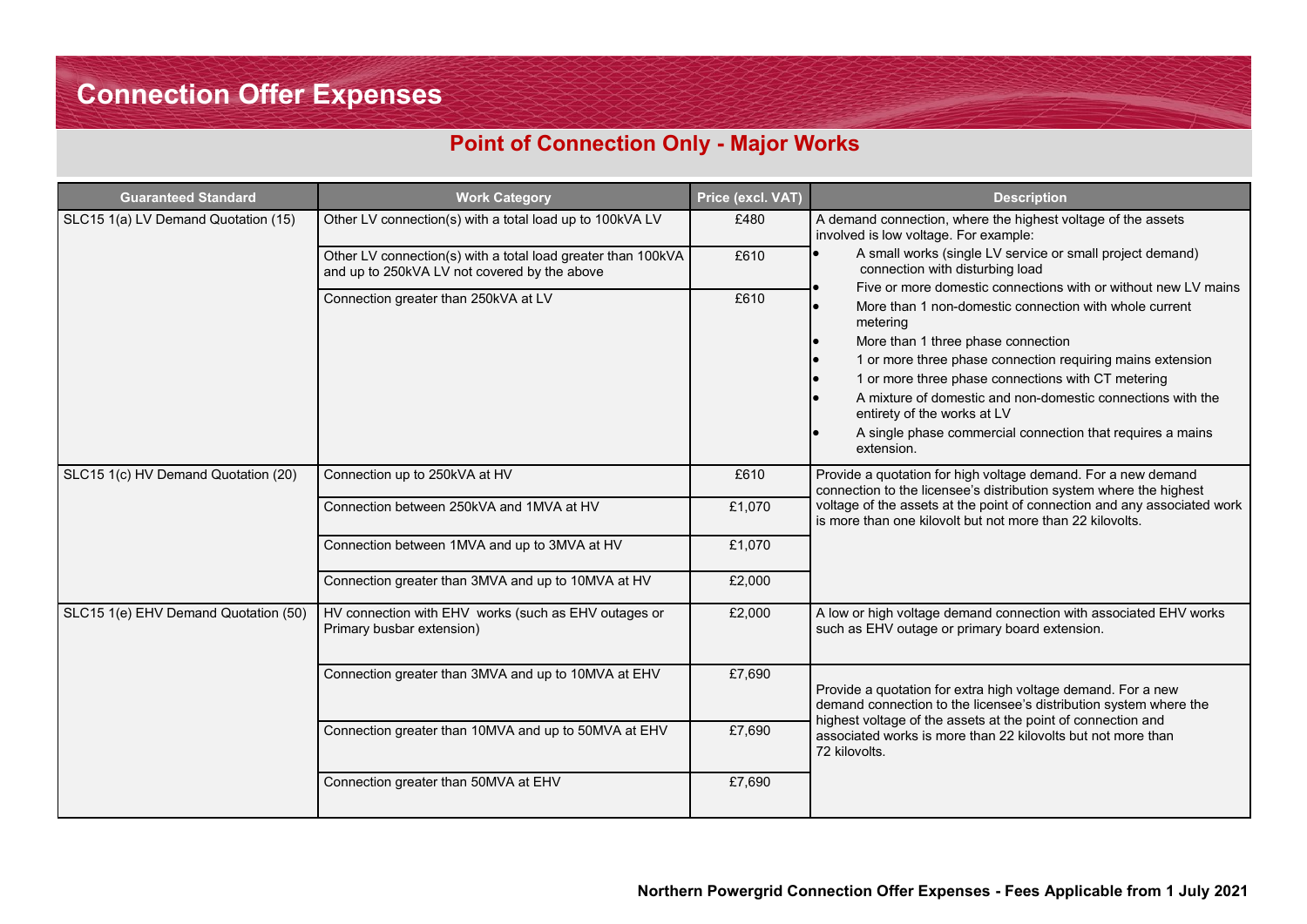### **Point of Connection Only - Generation Major Works**

| <b>Guaranteed Standard</b>                       | <b>Work Category</b>                                                                 | Price (excl. VAT) | <b>Description</b>                                                                                                                                                                                               |  |  |
|--------------------------------------------------|--------------------------------------------------------------------------------------|-------------------|------------------------------------------------------------------------------------------------------------------------------------------------------------------------------------------------------------------|--|--|
| SLC15 1(b) LV Generation<br>Quotation (30)       | Connection of other generation up to 50kW at LV                                      | £480              | Provide a quotation for low voltage generation. For a new<br>generation connection to the licensee's distribution system where the<br>highest voltage of the assets at the point of connection and any associat- |  |  |
|                                                  | Connection of other generation greater than 50kW at LV                               | £610              | ed works is not more than kilovolt                                                                                                                                                                               |  |  |
| SLC15 1(d) HV Generation<br>Quotation (50)       | Connection of generation up to 250kW - demand less than<br>3MVA at HV                | £1,070            | Provide a quotation for high voltage generation. For a new<br>generation connection to the licensee's distribution system where the<br>highest voltage of the assets at the point of connection and any          |  |  |
|                                                  | Connection of generation up to 250kW - demand equal to or<br>greater than 3MVA at HV | £1,370            | associated works is more than one kilovolt but not more than 22 kilovolts                                                                                                                                        |  |  |
|                                                  | Connection of generation between 250kW and 1MW                                       | £1,370            |                                                                                                                                                                                                                  |  |  |
|                                                  | Connection of generation greater than 1MW at HV                                      | £2,790            |                                                                                                                                                                                                                  |  |  |
| <b>SLC15 1F EHV Generation</b><br>Quotation (65) | HV connection with EHV works (such as EHV outages or<br>Primary busbar extension)    | £2,790            | A low or high voltage generation connection with associated EHV works<br>such as EHV outage or primary board extension                                                                                           |  |  |
|                                                  | Connection of generation at EHV                                                      | £7,690            | Provide a quotation for other connections. For a new demand or<br>generation connections to the licensee's distribution system that is not<br>included within the preceding sub-paragraphs                       |  |  |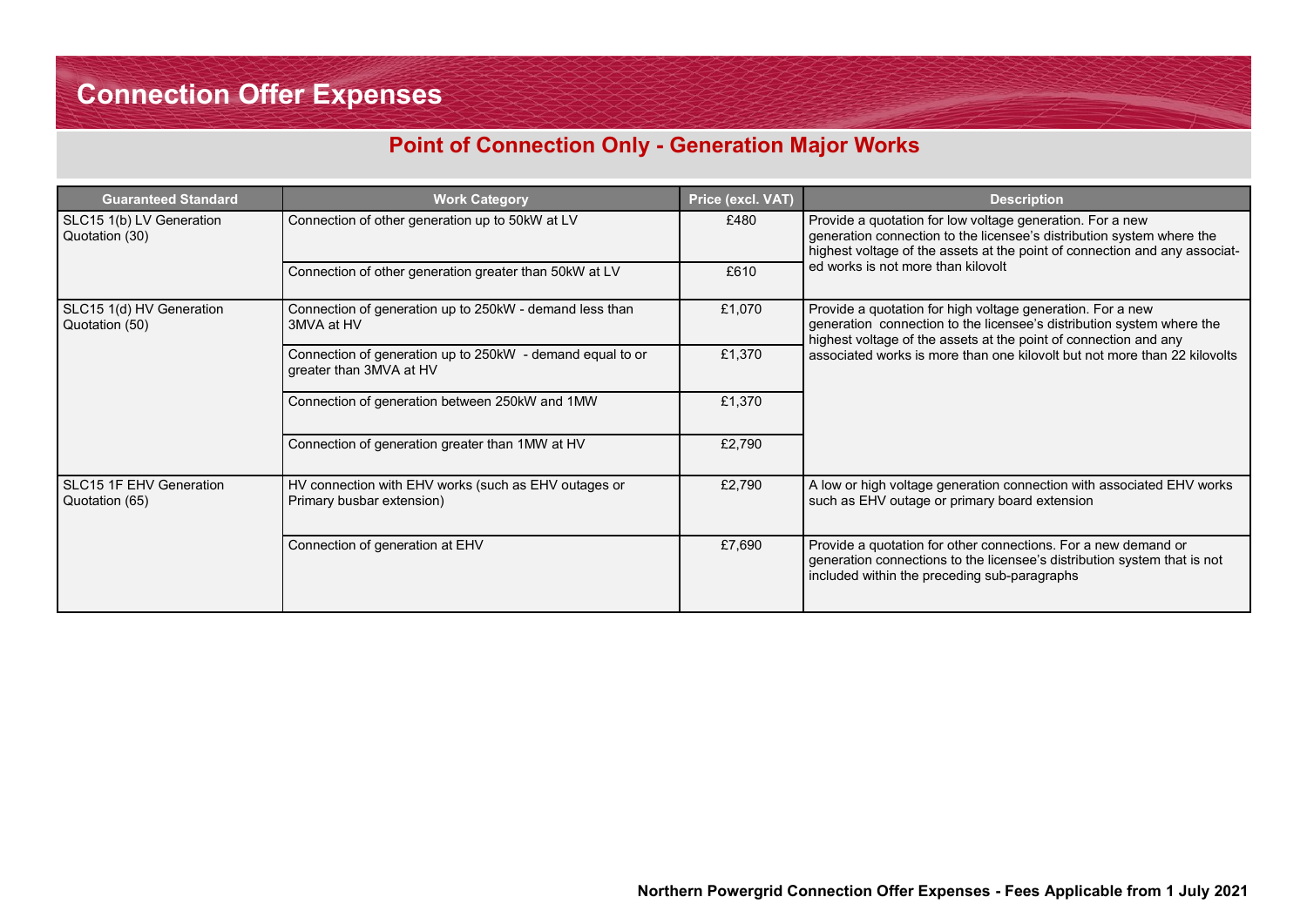### **Accept on Existing Connection Arrangement - No Works Required**

| <b>Guaranteed Standard</b>                               | <b>Work Category</b>                                                         | Price (excl. VAT) | <b>Description</b>                                                                                                                                                                                                                                                                                                                                                                       |
|----------------------------------------------------------|------------------------------------------------------------------------------|-------------------|------------------------------------------------------------------------------------------------------------------------------------------------------------------------------------------------------------------------------------------------------------------------------------------------------------------------------------------------------------------------------------------|
| Not Applicable<br>Accept on Existing - LV                | Single LV Service Demand Connection                                          | Not Applicable    | Accept on existing - Single phase, LV connection to single premise, i.e.<br>service cable only<br>Can be domestic or non-domestic that has no disturbing loads and includes<br>those occasions where a larger cross section cable is installed in private<br>property to keep the connection within ELI limits.<br>Generation can be included as long as the generator is G98 compliant. |
|                                                          | 2 to 4 services single phase LV, no extension to LV network                  | Not Applicable    | Accept on existing - A demand connection, where the highest voltage of the<br>assets involved is low voltage and includes:                                                                                                                                                                                                                                                               |
|                                                          | 1-4 Premises, single phase LV, extension to the LV network<br>required       | Not Applicable    | A two or three phase LV connection to a single premise, i.e. service cable<br>only. Can be domestic or non-domestic                                                                                                                                                                                                                                                                      |
|                                                          | 1 three phase LV service with whole current metering to a<br>single Premises | Not Applicable    | Less than 5 single phase, LV connections involving service cables only -<br>domestic only<br>Less than 5 single phase, LV connections involving the extension of the exist-                                                                                                                                                                                                              |
|                                                          | Other LV connection(s) with a total load up to 250kVA LV                     | £300              | ing low voltage network, i.e. more than just services - domestic only<br>Generation can be included as long as the generator is G98 compliant.                                                                                                                                                                                                                                           |
|                                                          | Connection between 251kVA and 1MVA at LV                                     | £380              | Accept on existing - A demand connection at low voltage where there are no<br>additional asset works required.                                                                                                                                                                                                                                                                           |
| Not Applicable<br>Accept on Existing - HV                | Connection up to 250kVA at HV                                                | £610              | Accept on existing - A demand connection at high voltage where there are no<br>additional asset works required.                                                                                                                                                                                                                                                                          |
|                                                          | Connection between 251kVA and 3MVA at HV                                     | £610              |                                                                                                                                                                                                                                                                                                                                                                                          |
|                                                          | Connection greater than 3MVA and up to 10MVA at HV                           | £1,410            |                                                                                                                                                                                                                                                                                                                                                                                          |
| Not Applicable<br>Accept on Existing - EHV               | Connection at EHV                                                            | £2,820            | Accept on existing - A demand connection at Extra high voltage where there are<br>no additional asset works required.                                                                                                                                                                                                                                                                    |
| Not Applicable<br>Generation Accept on Existing - LV     | Connection of generation up to 50kW at LV                                    | £360              | Accept on existing - generation connection at low voltage where there are no<br>additional asset works required.                                                                                                                                                                                                                                                                         |
|                                                          | Connection of generation greater than 50kW at LV                             | £450              |                                                                                                                                                                                                                                                                                                                                                                                          |
| Not Applicable<br>Generation Accept on Existing - HV     | Connection of generation up to 250kW at HV                                   | £760              | Accept on existing - A generation connection at high voltage where there are no<br>additional asset works required.                                                                                                                                                                                                                                                                      |
|                                                          | Connection of generation between 251kW and up to 1MW at<br><b>HV</b>         | £1,070            |                                                                                                                                                                                                                                                                                                                                                                                          |
|                                                          | Connection of generation greater than 1MW at HV                              | £1,760            |                                                                                                                                                                                                                                                                                                                                                                                          |
| Not Applicable<br>Generation Accept on Existing -<br>EHV | Connection of generation at EHV                                              | £2,820            | Accept on existing - A generation connection at extra high voltage where there<br>are no additional asset works required.                                                                                                                                                                                                                                                                |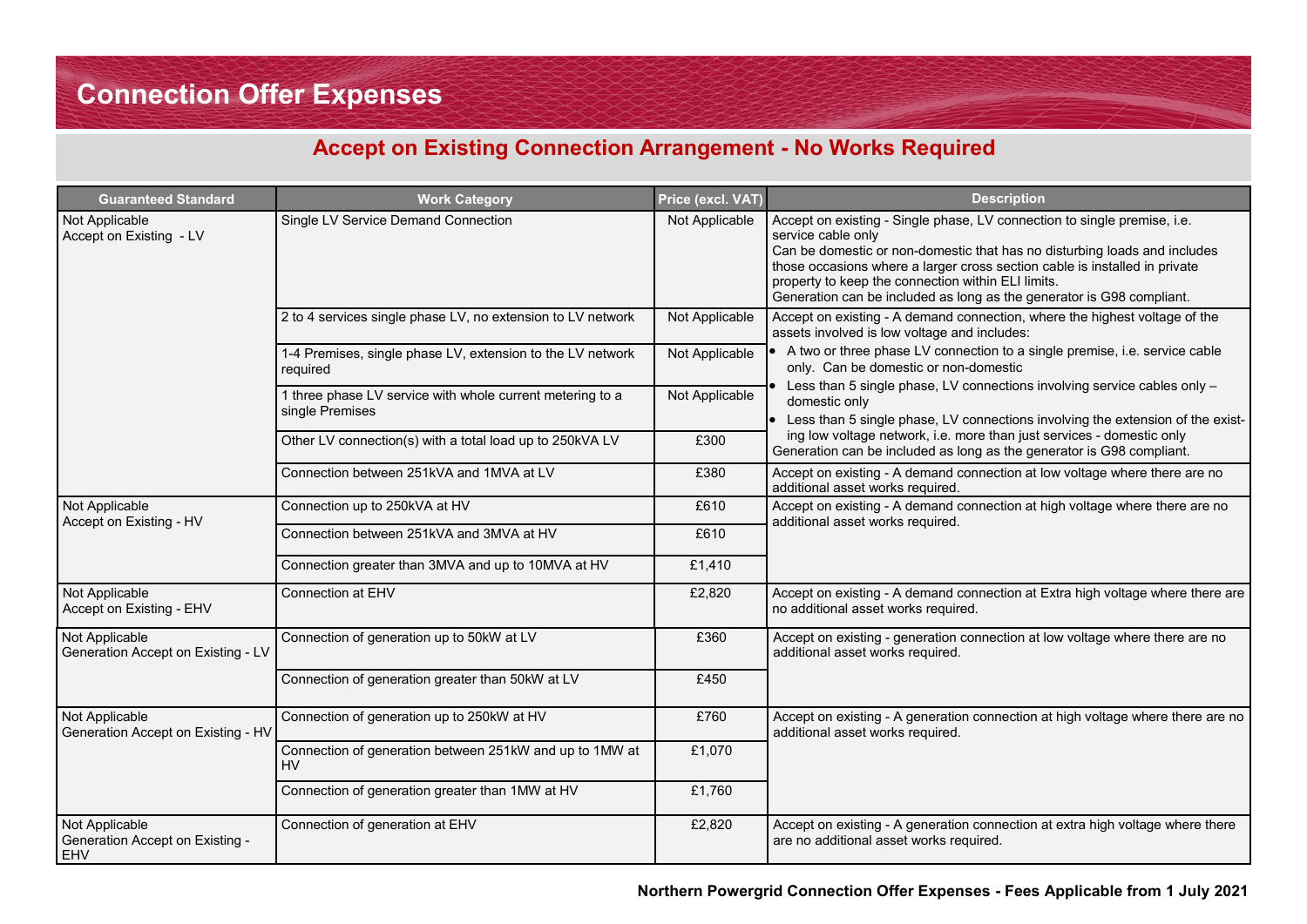### **Infrastructure Works Only - No End Connections**

| <b>Guaranteed Standard</b>                                     | <b>Work Category</b>       | <b>Price (excl. VAT)</b> | <b>Description</b>                                     |
|----------------------------------------------------------------|----------------------------|--------------------------|--------------------------------------------------------|
| Not Applicable<br>LV - Infrastructure Only;<br>No Connections  | Infrastructure only at LV  | £840                     | Provision of infrastructure only at low voltage        |
| Not Applicable<br>HV - Infrastructure Only;<br>No Connections  | Infrastructure only at HV  | £2,440                   | Provision of infrastructure only at high voltage       |
| Not Applicable<br>EHV - Infrastructure Only;<br>No Connections | Infrastructure only at EHV | £8.480                   | Provision of infrastructure only at extra high voltage |

### **Unmetered Connections**

| <b>Guaranteed Standard</b>                     | <b>Work Category</b>                                                             | <b>Price (Excl. VAT)</b> | <b>Description</b>                                                                                                                   |
|------------------------------------------------|----------------------------------------------------------------------------------|--------------------------|--------------------------------------------------------------------------------------------------------------------------------------|
| Quote 1-100 (25)                               | ECGS9 11(2) New Unmetered   1-100 unmetered connections/disconnections/transfers | Not Applicable           | A unmetered connection, where the highest voltage of the assets involved<br>is low voltage                                           |
| Non - ECGS9 11(2) New<br>Unmetered Quote 1-100 | 1-100 unmetered connections/disconnections/transfers                             | Not Applicable           | A unmetered connection, where the number of connections exceeds 100 or<br>the highest voltage of the assets involved is High voltage |

### **Moving our Equipment in the Highway**

| <b>Guaranteed Standard</b>   | <b>Work Category</b> | Price (Excl. VAT) | <b>Description</b> |
|------------------------------|----------------------|-------------------|--------------------|
| <b>NRASWA Diversions</b>     |                      | Not Applicable    |                    |
| Non - NRASWA Diversions      |                      | Not Applicable    |                    |
| <b>Wayleave Terminations</b> |                      | Not Applicable    |                    |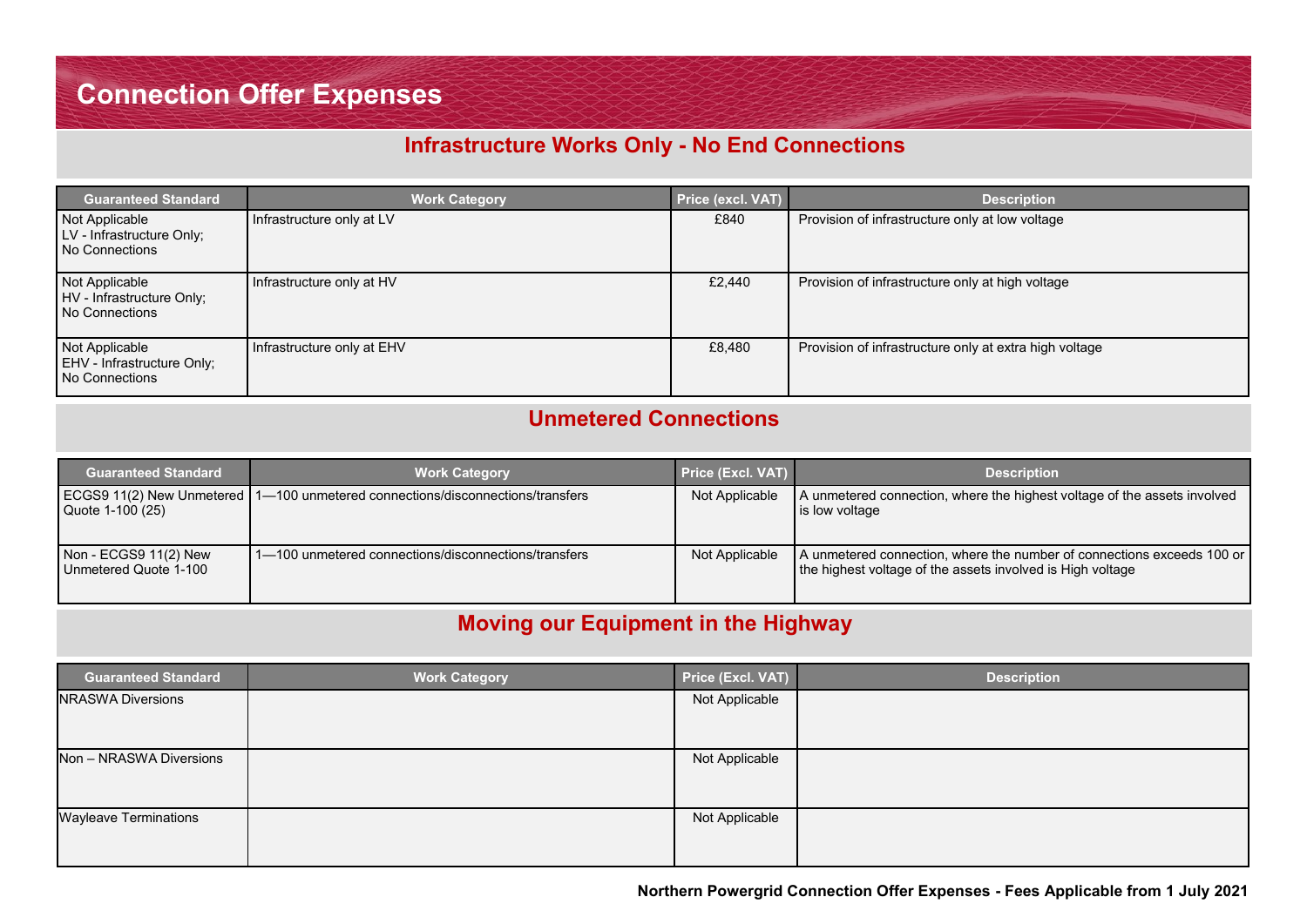## **Connection Offer Expenses Connection Offer Expenses**

### **Your feedback**

At Northern Powergrid, customer safety and satisfaction are our main priorities. We are only satisfied when you are.

#### **All of our colleagues and contractors are committed to:**

- putting safety first
- respecting you, your time and your property
- doing a really good job
- being there when you need us, and
- caring for our local environment.

If you feel you have received a high standard of service, then we would love to hear about it so we can share it with our colleagues. Equally, if you have suggestions on how we can further improve our services, we'd welcome your feedback. Email **COE@northernpowergrid.com** with your feedback.

If you do wish to raise a complaint, here are some steps outlining what to do and how your complaint will be responded to.

#### **Step 1 – Let us know**

You can share feedback or raise a complaint in a number of different ways – over the phone, by email or by letter. Please let us know which of these methods you would prefer us to use when we respond. When contacting us, please provide your full name, address, postcode, contact phone number, email address and as much detail about your complaint as possible.

**By phone** - Call us on Freephone **0800 781 8848** 

**By email** - Email us at **complaints@northernpowergrid.com** 

**By letter -** Write to our Customer Care Operations Manager and send Freepost (no stamp required) to: RSXE-RCZX-XKBL Northern Powergrid, Manor House, Station Road, Penshaw, Houghton-le-Spring DH4 7LA

#### **Step 2 – Working with you to resolve your complaint**

We will try at all times to resolve your complaint as quickly and efficiently as possible. If we receive your complaint before 4pm on a normal working day, we will attempt to resolve it by the end of the next working day. In order to resolve the issue, the following remedies considered may include: (i) an apology; (ii) an explanation; (iii) the taking by us of appropriate remedial action; and (iv) the award of compensation in appropriate circumstances. If your complaint cannot be resolved within this timescale, we will aim to provide you with a more detailed response within 10 working days explaining how we propose to resolve the issue.

If you tell us that you are not happy with our response, your complaint will be referred to an appropriate senior manager. The senior manager will review your complaint and respond within 10 working days. If you tell us that you are not satisfied with the senior manager's response, a member of our executive team will examine your com-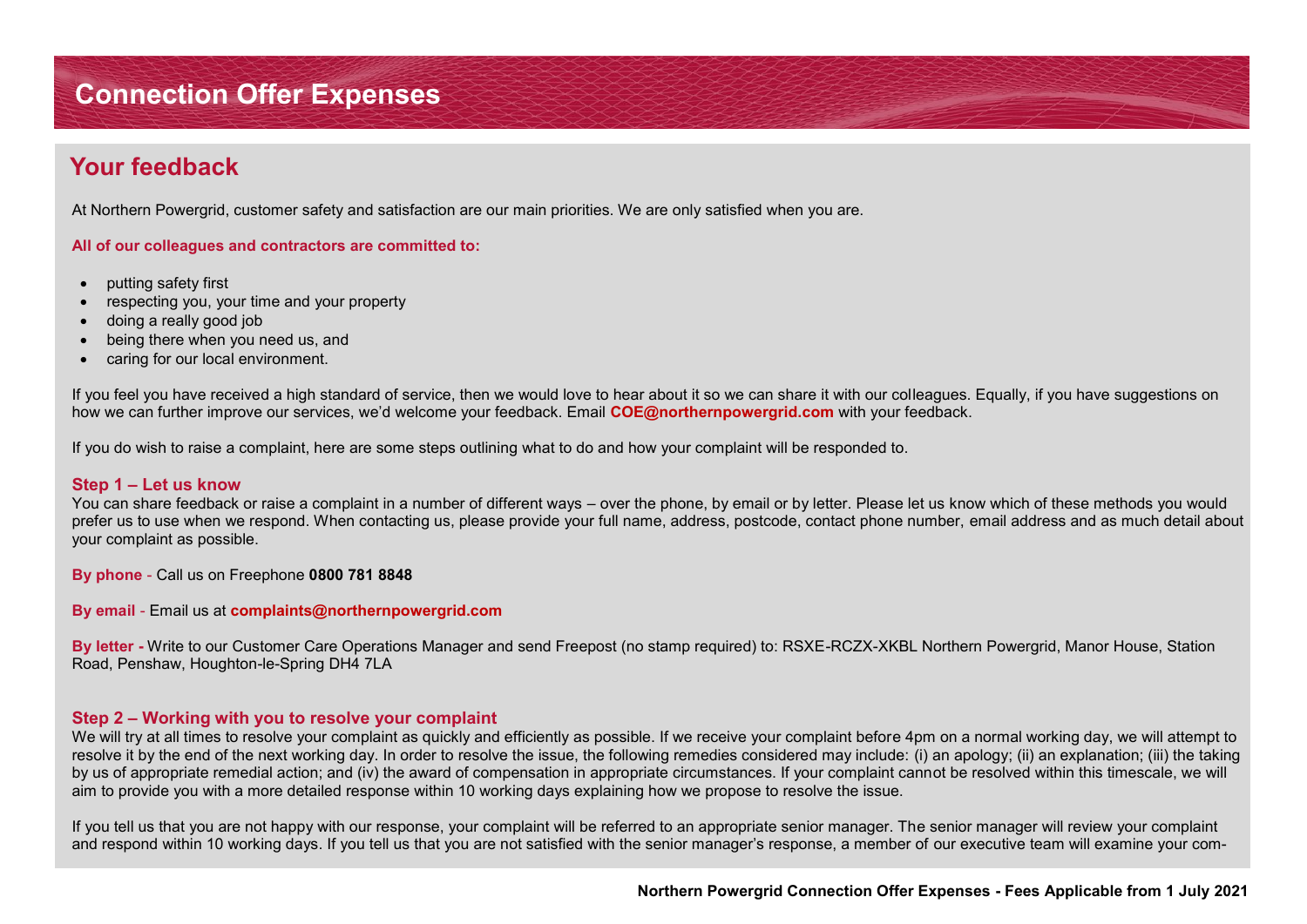#### **Step 3 – Independent review by the Energy Ombudsman**

If we are unable to resolve your complaint, and you are unhappy with the response of a member of our executive team, you may be able to refer your complaint to the Energy Ombudsman if:

- you are a domestic customer, which means you are supplied or are requiring to be supplied with electricity at domestic premises, and you are making a complaint in that capacity in respect of services we have provided; or
- you are a micro business customer, which means you meet the following criteria, and you are making a complaint in that capacity in respect of services we have provided:
- you are supplied or are requiring to be supplied, with electricity at a non-domestic premises; and
- your annual consumption is no more than 100,000kWh; or
- you have fewer than 10 employees (or their full-time equivalent); and
- your annual turnover or annual balance sheet total does not exceed two million Euros (around £1.7 million).

The Energy Ombudsman is a free and completely independent dispute resolution service. If the Ombudsman supports your complaint one or more of the following remedies may be appropriate: (i) an apology; (ii) an explanation; (iii) the taking by us of appropriate remedial action; and (iv) the award of compensation in appropriate circumstances.

Any outcome proposed by the Ombudsman is binding upon us (if you accept it) but not upon you. If you accept the Ombudsman's decision, we will carry out the specified remedy within 28 days.

Contact details for the Energy Ombudsman are listed below:

**Ombudsman Services: Energy**  PO Box 966 **Warrington** WA4 9DF

**Telephone: 0330 440 1624 Email: enquiry@ombudsman-services.org**